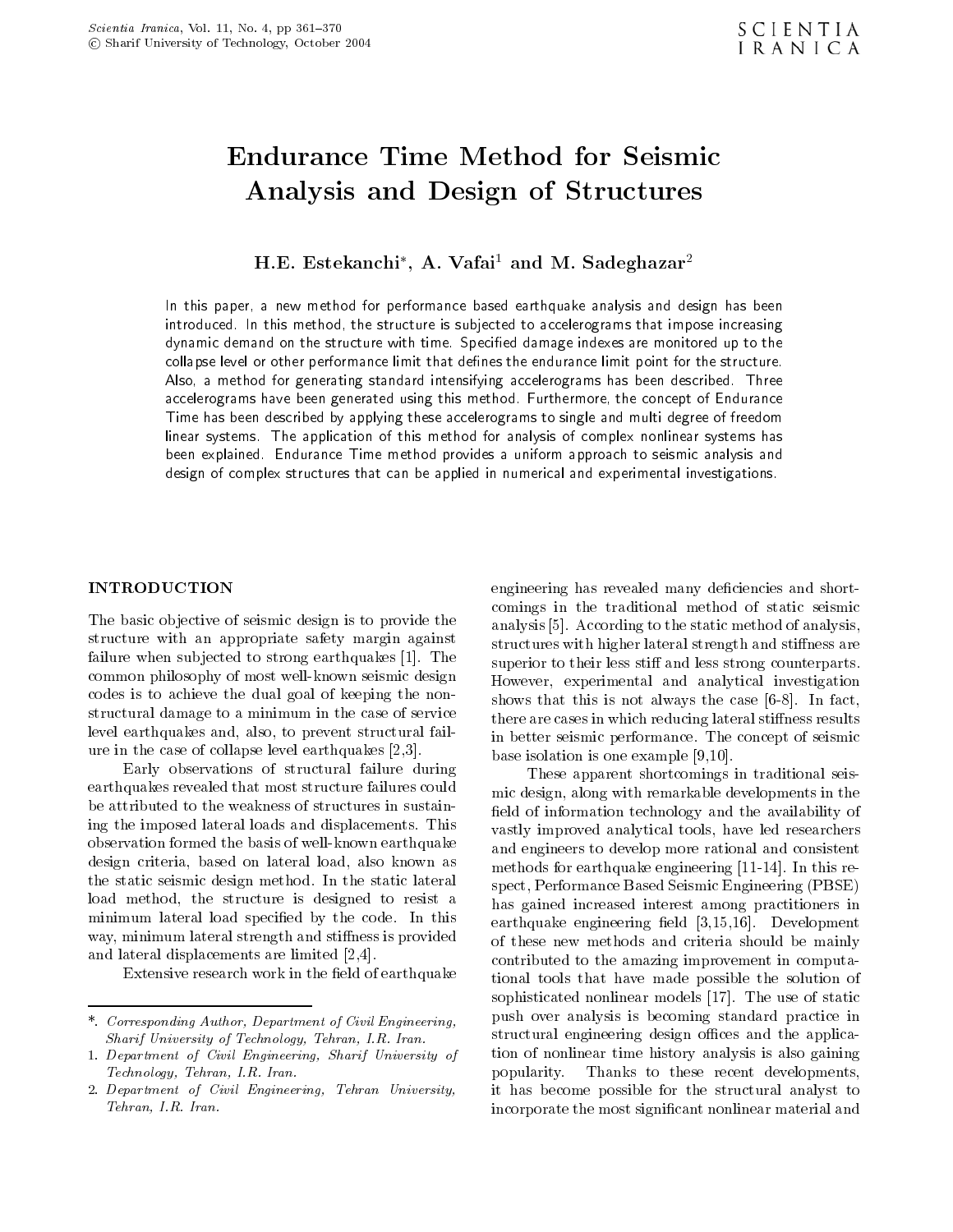geometric behavior into the model and, thus, perform <sup>a</sup> more realistic analysis of structural behavior during earthquakes. earth and the control of the control of the control of the control of the control of the control of the control of the control of the control of the control of the control of the control of the control of the control of th

In recent years the development of new analysis tools has provided the infrastructure for the development of new methods in structural engineering. In this paper, <sup>a</sup> new method for seismic analysis and evaluation of structures is introduced. The concept of the Endurance Time (ET) criteria, which is quite intuitive, is first explained and prospective methods to implement it are discussed. The criterion is then evaluated by applying the concept to linear single and multi degree of freedom (SDOF and MDOF) systems.

### ENDURANCE TIME CONCEPT

The concept of Endurance Time method (ET) can be best explained by considering <sup>a</sup> hypothetical experiment. Assume that three model buildings with unknown seismic resistance characteristics are to be investigated with reference to their performance against collapse in high intensity earthquakes. Now consider that these models are put on the shaking table and fixed to it. The experiment starts by subjecting the buildings to random vibration with gradually increasing intensity. In the beginning (e.g. at  $t = 5$  sec) the amplitude of shaking is quite low so all three buildings vibrate but remain stable, as shown in Figure 1a. As the amplitude of vibration is increased (say, at  $t = 10$ ) sec), <sup>a</sup> point is reached when one of the buildings collapses. It is assumed that this is model number one, as in Figure 1b. As time passes and the vibration amplitude is further increased (say, at  $t = 20$  sec), the second structure fails. Assume this to be building number 3, as in Figure 1c. Further, consider that building number two happens to be the last building to fail in this hypothetical experiment.



Figure 1. Hypothetical shaking table experiment.

Now, based on this experiment, it is concluded that building number two, which endured longer, has the best performance, while building number one, which failed soonest, performed the worst. Note that the judgment is based on the endurance time, i.e. the time during which each building remained stable, without any reference to the building strength or stiffness or other dynamic characteristics. If the goal were to evaluate the building's resistance to collapse, then, such experiments would seem to show a direct and relevant measure. This is the concept of the Endurance Time criterion in evaluating the performance of buildings subjected to earthquakes.

In the ET method, buildings are rated according to the time that they can endure a standard calibrated intensifying accelerogram. Higher endurance time is to be interpreted as <sup>a</sup> better performance. <sup>A</sup> minimum performance index can be set to be used as the design criterion. The idea of the Endurance Time method is somewhat similar to the method used by cardiologists to evaluate the condition of the heart, known as <sup>a</sup> stress test. In stress tests, the patient is asked to walk on <sup>a</sup> tread-mill with <sup>a</sup> variable slope and speed. The test starts with <sup>a</sup> low slope and low speed condition. During the test, the slope and speed are increased gradually, while the physical and biological condition of the patient, such as blood pressure, heart beat rate, etc. are monitored. The test is commenced until signs of distress or abnormal conditions are observed. The heart condition is then judged on the basis of the speed and slope level that could be tolerated.

In the Endurance Time method, nearly the same concept is applied. The idea behind the ET method is, roughly, to put the structure on <sup>a</sup> ramp-like accelerogram and see how far it can go. The structure is subjected to a standard accelerogram with intensifying dynamic demand. The specied performance indexes are monitored until they reach a predefined maximum value. The performance of the structure is judged on the basis of the time when the damage limit index is exceeded. This concept has been explained in Figure 2. Consider the damage index curve (e.g. maximum drift, plastic energy, etc.) for a typical structure subjected to an intensifying accelerogram, as shown in this figure.

If the limit value for the specied damage index is specied to be 1.00, then, it can be concluded from Figure <sup>2</sup> that this structure has endured the accelerogram up to about the 12th second. Moreover, consider that the accelerogram has been calibrated and the design criterion is that endurance time should be at least 10 seconds. As can be seen from this figure, the damage value is about 0.82 at  $t = 10.0$ , seconds i.e. below the limit value; thus, one can conclude that the structure has met the design criteria. The analysis should not necessarily be limited to <sup>a</sup> single damage criterion. Various different damage indexes and struc-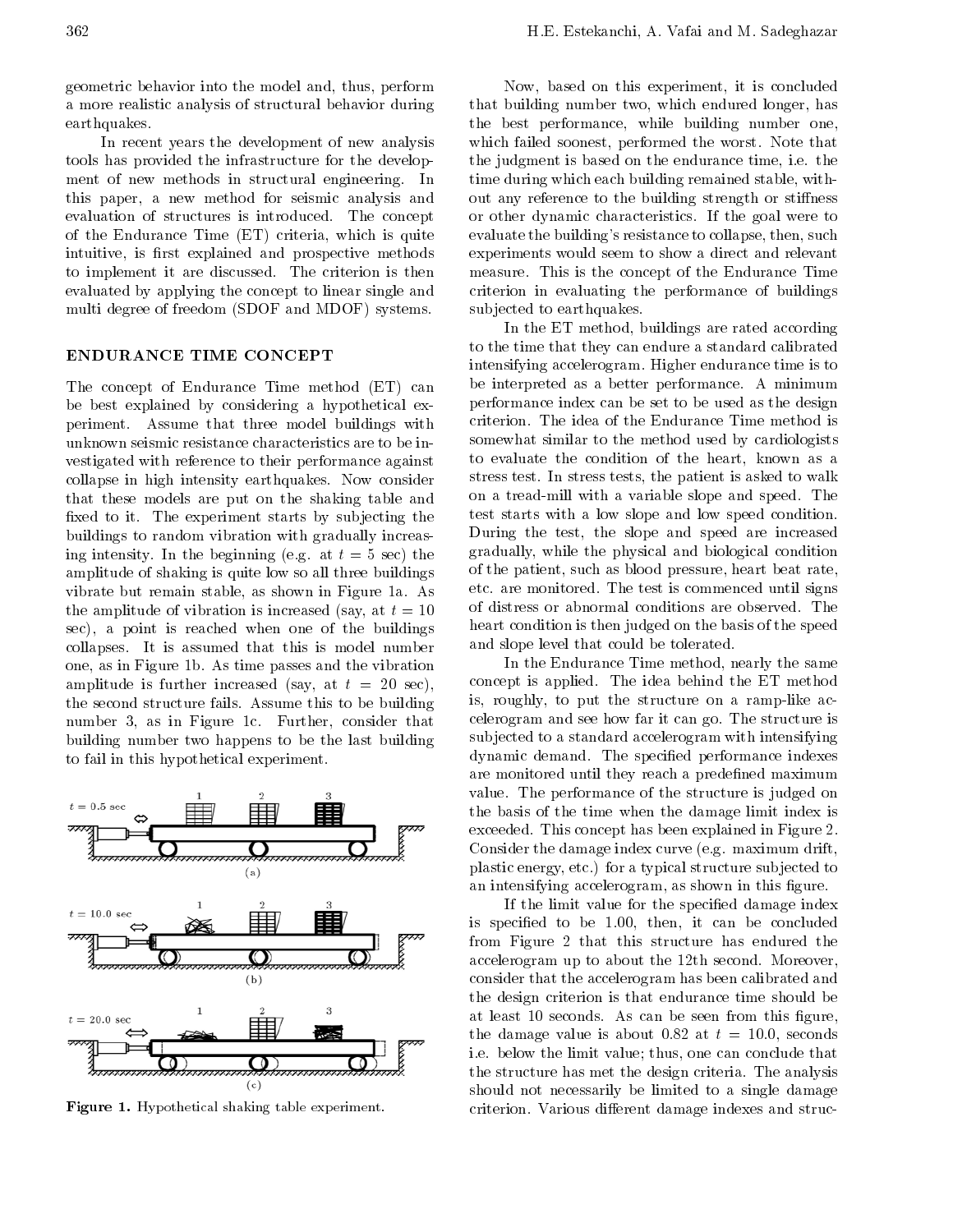

Figure 2. Damage curve against time for a typical structure sub jected to intensifying accelerogram.

tural criteria can be monitored simultaneously in order to reach more conclusive results.

In order to achieve quantitative results, one needs to propose <sup>a</sup> method for implementing the concept. Direct physical testing of actual structures as described above is, of course, not a practical proposition for general application considering time and cost [6]. Analytical software that is capable of modeling and predicting structural behavior up to the complete collapse point are available, but are still considered to be at research level. In this paper, some practical implementations of the Endurance Time method are introduced by making some simplifying assumptions and by making use of already available analytical tools. Modied and improved implementations should be developed based on ongoing research. However, complete numerical implementation of the method, which should, ideally, follow the nonlinear response up to collapse level, should be left to the next generation of structural engineering software and computer hardware capable of performing such analysis.

Basic implementation of the concept is based on three fundamental bases, i.e. dynamic input, structural model and endurance criteria. These will be discussed next.

The choice of an appropriate dynamic input is fundamental to the successful implementation of the ET concept. The ideal input function is the one that results in higher consistency and best correlation between the endurance time analysis results and the actual or well-known performance characteristics of the structures subjected to earthquakes. Determination of the most appropriate and optimal dynamic input function should, in itself, be the subject of extensive research work. However, in this research, <sup>a</sup> function based on engineering judgment and some elementary calculations will be proposed so that the concept and application of the ET method can be explained.



Figure 3. Input prole functions.

An important issue in determining dynamic input is the profile of amplitude increase. As shown in Figure 3, the amplitude increase prole can take various forms. After considering several possible alternatives, the authors came to the conclusion that a linear profile, as shown in Figure 3a, is more suitable for the purpose of initial investigation. In this profile, maximum acceleration is directly proportional to time. Determination of an optimum prole that results in better correlation and consistent results is under investigation.

Another important consideration in ET analysis is the specification of the dynamic input function itself. The most basic form of dynamic input is <sup>a</sup> simple harmonic. But this kind of input has obvious disadvantages because of poor frequency content consisting of only one harmonic. The structures that have natural vibration periods near the input frequency will experience high dynamic magnification and, thus, will be too much penalized. Considering this issue, <sup>a</sup> random vibration input with <sup>a</sup> frequency content resembling that of <sup>a</sup> white noise has been used as the starting point for generating of intensifying accelerograms. As will be explained later, the frequency content is later modied to better correspond to what is expected in <sup>a</sup> real earthquake. The accelerograms generated by this procedure seem to be good enough for investigation of the ET concept and will be applied in this study. Further research is required and is under way, in order to propose optimized dynamic input so that the results of Endurance Time analysis are best correlated with the known actual performance of structures in earthquakes and shaking table experiments.

### Generation of Intensifying Accelerograms

The first generation of accelerograms to be used as dynamic input in the ET method is produced using random numbers with a Gaussian distribution of zero mean and a variance of unity [18]. A stationary random accelerogram is generated using  $\delta t = 0.01$  and  $n =$  $2^{11} = 2048$  with PGA = 1 shown in Figure 4. Duration of the accelerogram is equal to the accelerogram is equal to the accelerogram is equal to the sec.

The frequency content of the random accelerogram that is statistically similar to <sup>a</sup> white noise is then modied, in order to resemble actual earthquake accelerograms. For this purpose, filter functions given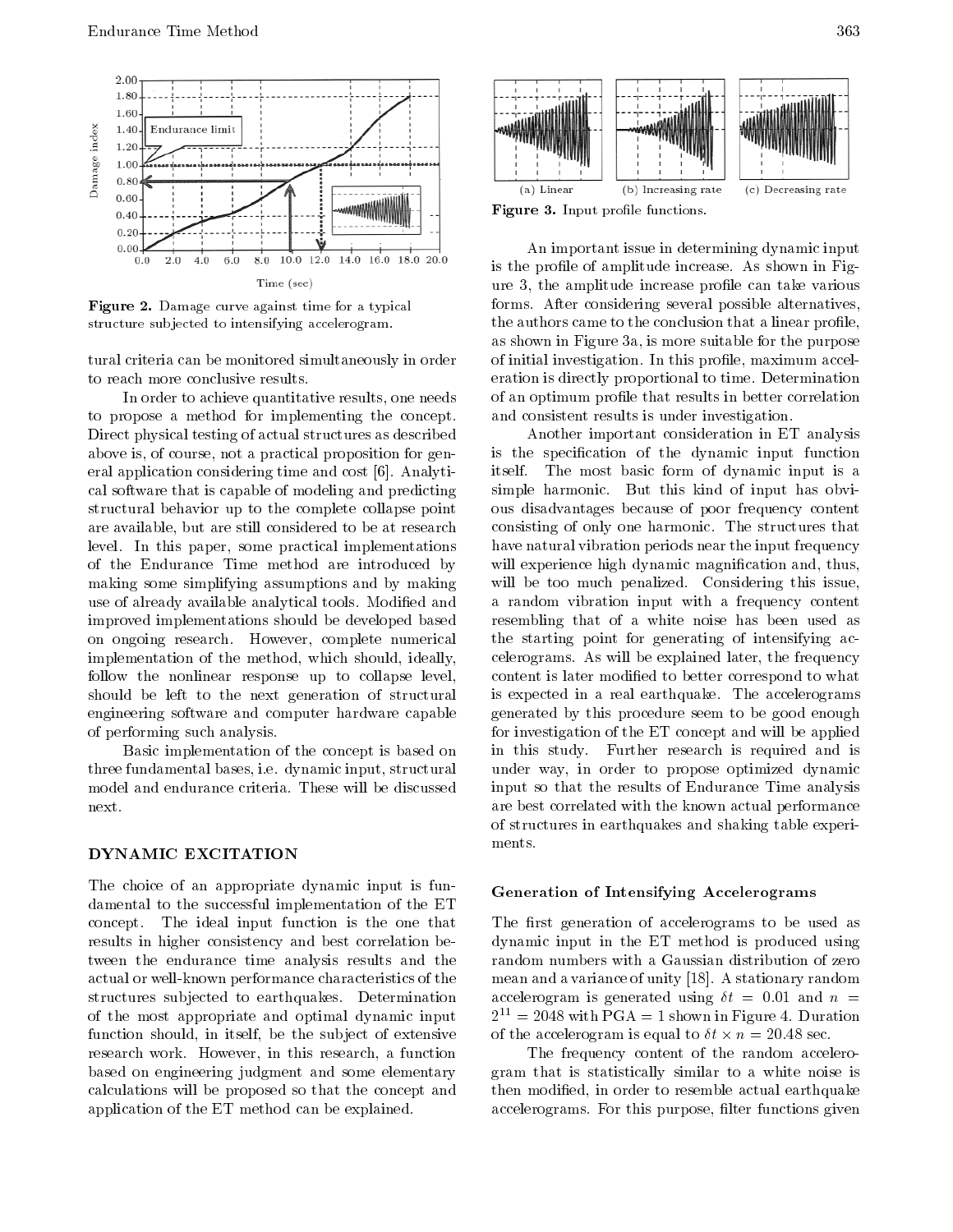

Figure 4. A typical random accelerogram with PGA = 1.

by the following equations are applied to the random accelerograms. Application of these filter functions is explained by Clough and Penzien [18].

$$
H1(i\varpi) = \frac{1 + 2i\xi_1 \frac{\varpi}{\omega_1}}{(1 - \frac{\varpi^2}{\omega_1^2}) + 2i\xi_1 \frac{\varpi}{\omega_1}},\tag{1}
$$

$$
H2(i\varpi) = \frac{(\frac{\varpi}{\omega_2})^2}{(1 - \frac{\varpi^2}{\omega_2^2}) + 2i\xi_2 \frac{\varpi}{\omega_2}},\tag{2}
$$

where  $\omega_1 = 2\pi/0.5$ ,  $\xi_1 = 0.2$ ,  $\omega_2 = 2\pi/0.1$ ,  $\xi_2 = 0.2$ are used. It should also be noted that the frequencies higher than 25 Hz are filtered out. A sample frequency content resulted from the accelerogram shown in Figure 4 is depicted in Figure 5.

The frequency content is then further modified so as to make the resulting response spectra compatible<br>with typical seismic code response accelerograms. Any<br>given design response spectrum can be used for this<br>purpose. In this paper, the response spectra of the<br>Iranian Na with typical seismic code response accelerograms. Any given design response spectrum canbe used for this purpose. In this paper, the response spectra of the Iranian National Building Code (Standard 2800) [4] has been used as <sup>a</sup> sample. The resulting frequency content of a response spectra compatible accelerogram, after several cycles of stepwise modification, is shown  $\tilde{\Xi}_{0,0}$ in Figure 6.

Acceleration response, which is compared with the code response spectrum curve, is depicted in Figure 7. The convergence is assumed to be good enough for the purpose of explanation of the ET



Figure 5. Filtered frequency content.

concept. Further calibration of the accelerogram is under investigation.

In the next step, the acceleration values are adjusted for target values of velocity and acceleration, which, in this case, are set to zero. Finally, the acceleration values are multiplied by a profile function, which, in this study, is a linear one starting from zero and reaching a value of 1.00 at  $t = 10$  sec. Three accelerograms have been generated using the procedure explained above. These accelerograms will be referred to hereafter as acc1, acc2 and acc3. Accelerogram acc1 that is obtained from the original accelerogram in Figure 4 is shown in Figure 8.



Figure 6. Modied frequency content.



Figure 7. Response of modied accelerogram compared to codified value.



 $\mathbf{F}$  is a set of  $\mathbf{F}$  intensifying acceleration acceleration acceleration acceleration and  $\mathbf{F}$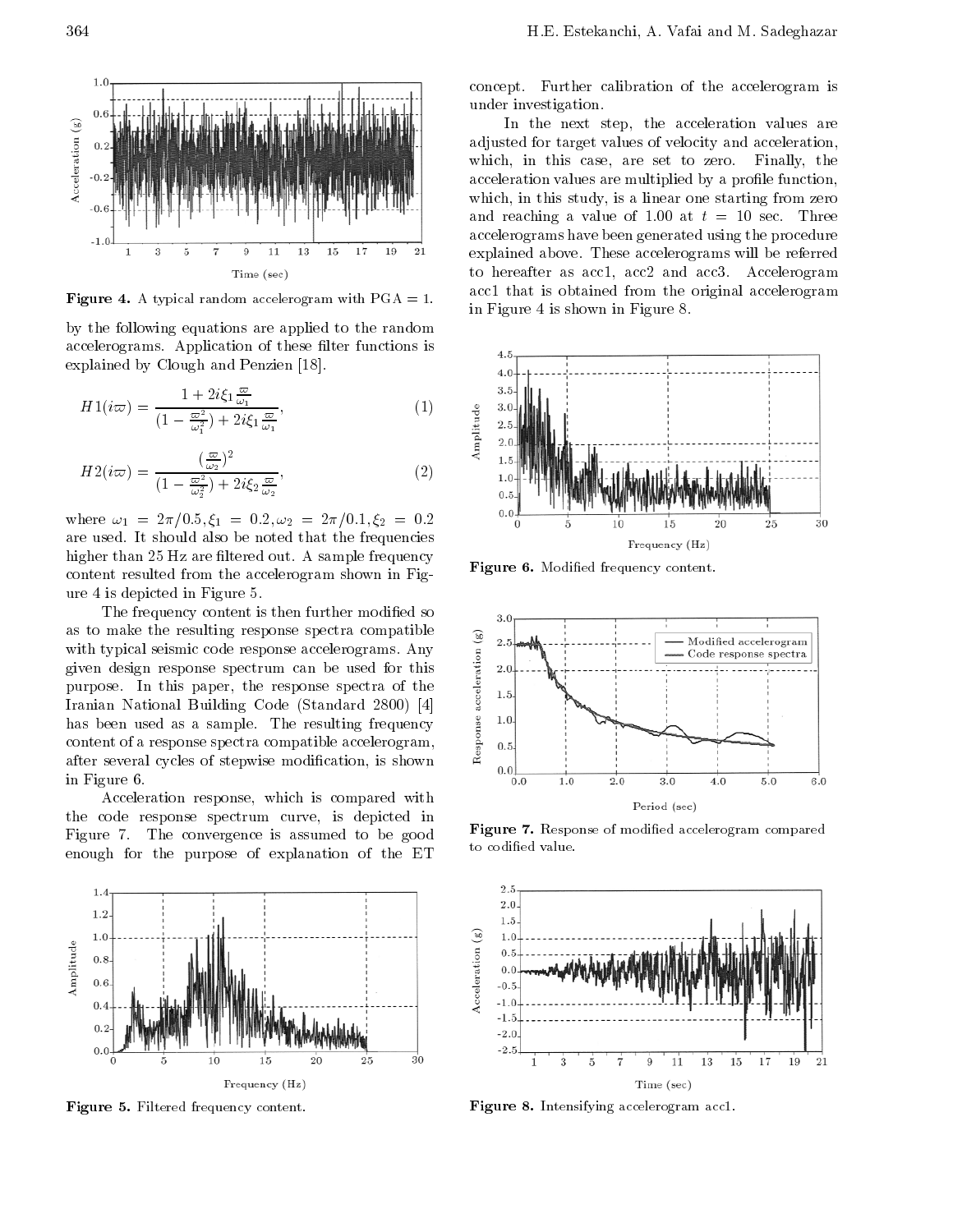# ANALYSIS METHOD

Collapse analysis of the structures is still considered <sup>a</sup> challenging task for structural engineers involved in the numerical analysis of structures. There are <sup>a</sup> few programs that are capable of conducting such analysis with reasonable assumptions. However, the experimental evidence to verify the results of such analyses is still quite limited. The minimum modeling requirement for collapse analysis is nonlinear material behavior, including material degradation due to cyclic behavior, large strain and fracture. Analysis should include the effect of large deformations, buckling and collision. Furthermore, for the purpose of illustrating the ET method, the simplest method of dynamic analysis is considered in this paper, i.e. linear systems. The Newmark linear method has been applied for the analysis [19]. It should be evident that, as far as the concept of the ET method is considered, the procedure remains almost the same, even for complex MDOF models, including nonlinear features.

The numerical definition of structural collapse and failure is not a straightforward procedure. An intuitive failure criterion can be defined as the displacement of the center of mass of the structure to a lower level from its initial position. However, analytical implementation of such criteria is still considered to be very demanding in terms of computational effort and modeling complexities. The state of the art in this regard is to define the structural damage in terms of damage indexes. Various<br>damage indexes have been defined and proposed by<br>researchers in recent years. Seismic codes that are<br>based on performance based design usually propose<br>a certain damage damage indexes have been defined and proposed by researchers in recent years. Seismic codes that are based on performance based design usually propose <sup>a</sup> certain damage index and set maximum acceptable values for it. In this way, the structure is assumed to have collapsed when its damage index exceeds specified<br>
and in the case of the case of the case of the case of the case of the case of the case of the case of the case of the case of the case of the case of the case of the code limits. The same simplied method shall be used for the purpose of this study, as described in the next sections. Endurance Time is defined as the time it takes for the specied damage criteria to reach its limit value as the structure is subjected to intensifying accelerograms. For example, in the static method of earthquake resistant design, structures are required to be designed according to a specified base shear, to be designed according to a specified base shear,<br>which is proportional to certain peak lateral ground<br>acceleration. Also, limits to maximum lateral displace-<br>ments and drift are usually specified. These can be<br>consider acceleration. Also, limits to maximum lateral displacements and drift are usually specified. These can be considered as the simplest forms of damage indexes. In the discussion that follows, basic parameters such as "max response acceleration", "max displacement response" and \max inter-story drift" have been used for the matter of explanation of the idea. It will be up to the structural designer/analyst to choose an

applicable damage index that is more appropriate for the structure under investigation. It should be evident from the discussion that many different damage indexes can be applied in the procedure. Practical implications of applying different damage indexes for ET analysis are under investigation.

# APPLICATION TO LINEAR SDOF SYSTEMS

For linear SDOF systems, the most significant parameter that describes the dynamic characteristics of the structure is its natural frequency of vibration. Consider that three different linear structures, with natural periods of vibration equal to 0.1, 0.5 and 1.0 seconds, are to be studied. These structures will be, hereafter, referred to as ST01, ST05 and ST10. ST01 roughly pertains to a stiff single-story masonry building, while ST05 and ST10 have a period typical of three and nine story steel frame buildings, respectively. Damping ratio will be assumed to be 0.05 of the critical value, as commonly assumed in dynamic analysis. The acceleration response for ST05, sub jected to the three generated accelerograms, is shown in Figure 9. As expected, peak acceleration increases with time as the input acceleration is intensied.

In Figure 10, maximum acceleration as a function of time has been plotted, along with average value and a linear fitting curve. As can be seen in this figure,



Figure 9. Acceleration time-history for ST05.



Figure 10. Maximum acceleration and average for ST05.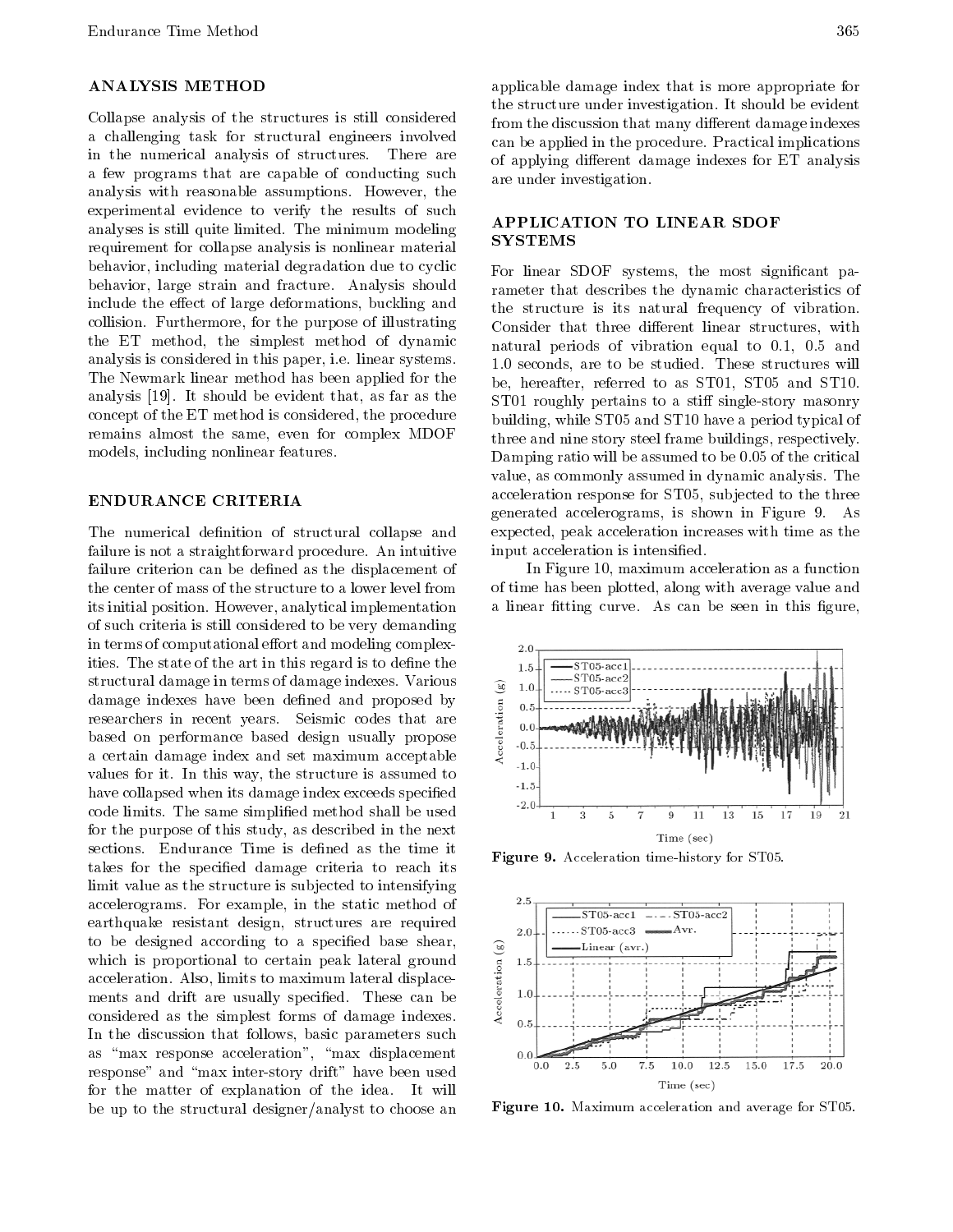in spite of the fact that the generated accelerograms are compatible with the same design response spectra and have <sup>a</sup> similar frequency content, the dynamic response can be significantly different at specific time intervals. For example, consider that one wants to specify the time at which the structure has experienced <sup>a</sup> maximum acceleration of 1 g. From Figure 10, it can be seen that for acc1, this occurs at  $t$  equal to about 11.5 seconds, while, for acc2, this occurs at  $t = 16$ seconds.

This could be expected, considering the wellknown characteristics of time-history analyses. An averaging method can be used to achieve better approximation. In this example, using the linear fitting curve, the time at  $a = 1$  g can be seen to be about 14 seconds.

The displacement response of ST05 subjected to different accelerograms has been depicted in Figure 11. As can be seen in this figure, the displacement response<br>is also an increasing function of time, as expected. Due<br>attention should be paid to the pulsating characteristic<br>of the displacement response. These pulsations can is also an increasing function of time, as expected. Due attention should be paid to the pulsating characteristic of the displacement response. These pulsations can result in the maximum response, to remain constant during <sup>a</sup> relatively long period of time, making it difficult to interpret the result of analysis regarding the time corresponding to a certain response level. This problem can be avoided by using several accelerograms, along with an appropriate averaging method. Even though, in this paper, the number of accelerograms to be averaged has been set to three as <sup>a</sup> practical minimum, it should be clear that the desired accuracy and convergence can be achieved by considering <sup>a</sup> larger number of accelerograms.

Frammber of accelerograms.<br>
Maximum and average accelerations are shown<br>
igure 12. Maximum displacement is considered<br>
e a simple and effective damage criterion. In<br>
istory buildings, maximum displacement is usuin Figure 12. Maximum displacement is considered  $\frac{10}{3}$   $\frac{10}{3}$  0.8 to be a simple and effective damage criterion. In  $\frac{3}{8}$   $\frac{0.8}{0.6}$ multistory buildings, maximum displacement is usually proportional to maximum drift, which is another significant response characteristic that can be related to building damage. Consider that the maximum tolerable displacement for this building has been set to 4cm. Based on Figure 12, one can conclude that the



Figure 11. Displacement time-history for ST05.

building can endure the prescribed accelerogram up to  $t = 11$  seconds.

<sup>A</sup> summary of the results for the maximum acceleration of ST01, ST05 and ST10 are depicted in Figure 13. In general, the magnitude of acceleration experienced by all three structures is nearly the same, with that of ST05 being higher for almost the entire time range and that of ST10 being lower in the time interval from 7.5 to 12.5 seconds. These could be expected considering the shape of the codified response spectrum and the frequency content being amplied near  $T_0 = 0.5$  sec, according to the assumed soil conditions.

Displacement responses have been depicted in Figure 14. As can be seen in this figure, there is a



 $\blacksquare$  igure  $\blacksquare$ . Maximum displacement and average for ST05.



 $\blacksquare$   $\blacksquare$   $\blacksquare$   $\blacksquare$   $\blacksquare$   $\blacksquare$   $\blacksquare$   $\blacksquare$   $\blacksquare$   $\blacksquare$   $\blacksquare$   $\blacksquare$   $\blacksquare$   $\blacksquare$   $\blacksquare$   $\blacksquare$   $\blacksquare$   $\blacksquare$   $\blacksquare$   $\blacksquare$   $\blacksquare$   $\blacksquare$   $\blacksquare$   $\blacksquare$   $\blacksquare$   $\blacksquare$   $\blacksquare$   $\blacksquare$   $\blacksquare$   $\blacksquare$   $\blacksquare$   $\blacks$ 



Figure 14. Maximum average displacements.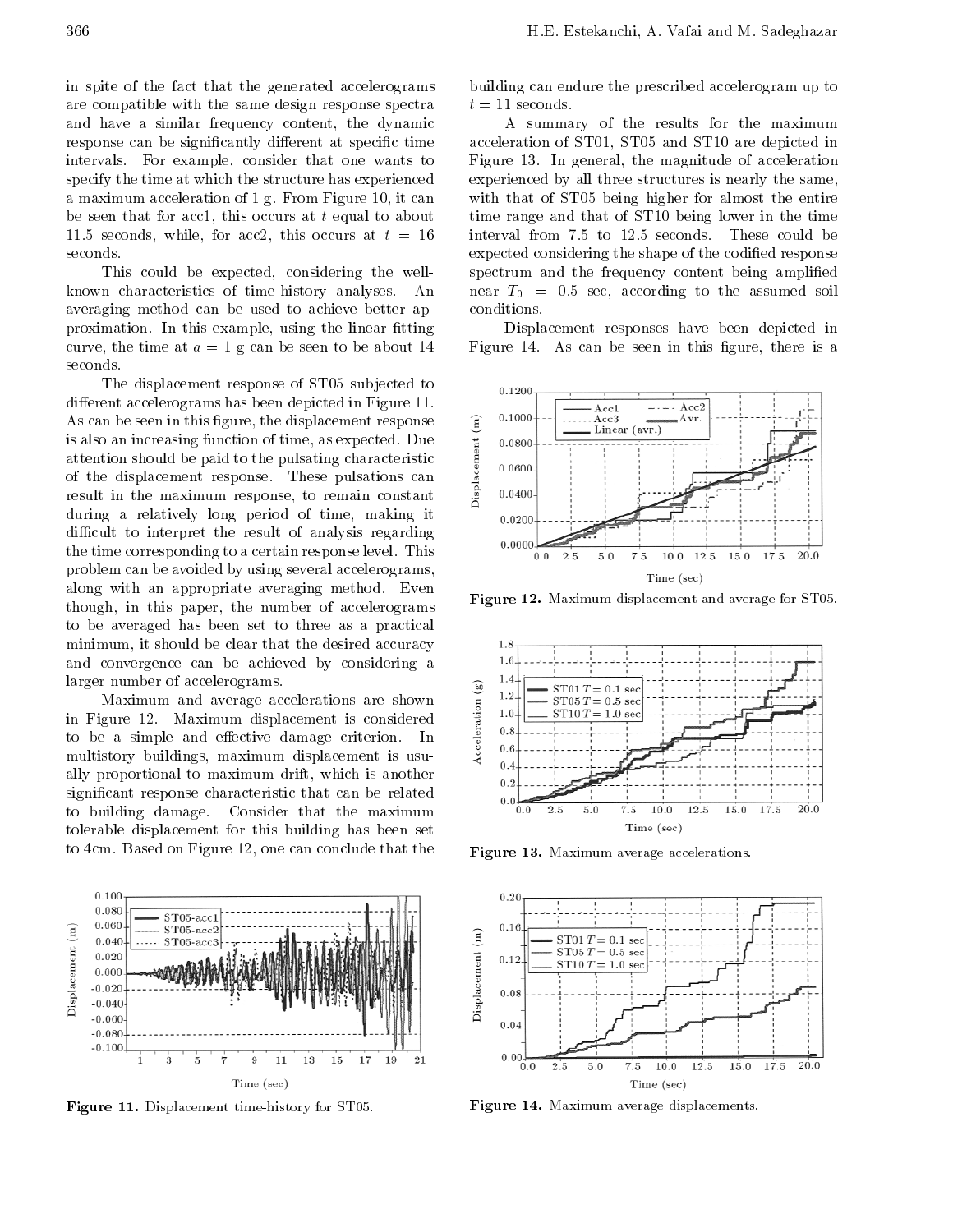marked distinction between the displacement responses of sample structures. Signicant insight on the structural performance of these structures can be gained<br>through studying the curves of Figure 14. For example through studying the curves of Figure 14. For example, consider that the maximum tolerable displacement for all these structures was to be limited to 4 cm. It can<br>be concluded from Figure 14 that the endurance time<br>for ST10 is about 6 seconds, for ST05 about 11 seconds be concluded from Figure 14 that the endurance time for ST10 is about 6 seconds, for ST05 about 11 seconds and for ST01 more that 20 seconds. Now, by specifying<br>the required endurance time of 10 seconds, it can be<br>concluded that ST01 and ST05 are acceptable, i.e. can the required endurance time of <sup>10</sup> seconds, it can be concluded that ST01 and ST05 are acceptable, i.e. can endure the specied dynamic demand, while ST10 is rejected.

As another example, consider that ST05 and ST10 are three and nine story buildings with heights of 10 m and 30 m, respectively, and the failure criteria is set to be a maximum drift of 0.005. If one, roughly, assumes the vibration mode to be linear, maximum displacements will be 0:05 and 0:05 - 0:05 - 0:05 m and 0:05 m and 0:05 m and 0:05 m and 0:05 m and 0:05 m and  $30 = 0.15$  m, respectively. Now, by referring to Figure 14, it can be seen that ST05 reaches the value limit at about  $t = 15$  seconds, while ST10 reaches its value limit at  $t = 15.5$  seconds. Thus, the endurance time for both structures is nearly the same and, if one sets the required endurance time to <sup>10</sup> seconds, then both structures will be considered acceptable.

In the above discussion, the linear analysis of <sup>a</sup> single degree of freedom is considered for the purpose of describing the basic idea behind the Endurance Time method. It should be clear from this discussion that the analysis can be readily extended to nonlinear and multi degree of freedom systems. The essence of the ET method lies in the definition of standard intensifying accelerograms and appropriate damage criteria. It is interesting to note that the concept of ET can also be readily applied in experimental dynamic investigation time-instory and,<br>of structures. In this case, the most realistic perfore the same times. of structures. In this case, the most realistic performance criteria, i.e. actual failure of the structure, can be considered the endurance limit as measured against time. Another advantage of the ET method, as compared to other dynamic analysis methods, is in its applicability to experimental shaking table studies. In these cases, the cost and required resources usually eliminate the possibility of conducting the experiment several times with different levels of excitation. Using<br>the concept of endurance time, a single run experiment<br>can be used to obtain the desired results.<br>APPLICATION TO MDOF SYSTEMS the concept of endurance time, a single run experiment can be used to obtain the desired results.

# APPLICATION TO MDOF SYSTEMS

In this section, the application of the ET method in the dynamic analysis of MDOF systems is explained by considering a three story steel moment frame example. A three story steel frame, named \f3" in Figure 15, has been designed in accordance with conventional loading and analysis procedures, appropriate for ordinary mo-



Figure 15. Three story steel moment frames.

" $3w$ " in Figure 15. These frames are to be analyzed ment frames in high seismic zones. For the matter of comparison, another frame with similar properties, but utilizing steel sections with lower stiffness and strength, has also been designed. This weak frame is named using the ET concept and the results will be studied. For multi story frames, inter-story drift has proved to be a very signicant and convenient measure of building damage and performance criteria. This criterion shall be used for the purpose of explanation of the method. It should be clear that other criteria, based on strain energy, nonlinear hysteresis behavior etc., can also be applied with no further complications. The only limitation in the application of the ET method will lie on the computational capability of the analysis program used.

Frame f3 has been sub jected to accelerogram acc1 and the time-history of story drifts has been depicted in Figure 16. It can be seen from this figure that the story drifts are nearly the same for most of the time-history and, also, reach peak values at almost This is due to the fact that in MDOF frame structures, mode number <sup>1</sup> is, usually, the predominating deflection mode. Higher vibration modes have had a much less pronounced effect at peak values for inter-story drifts.

Frame f3 has been subjected to accelerograms



Figure 16. Story drifts time-history for frame f3 subjected to acc1.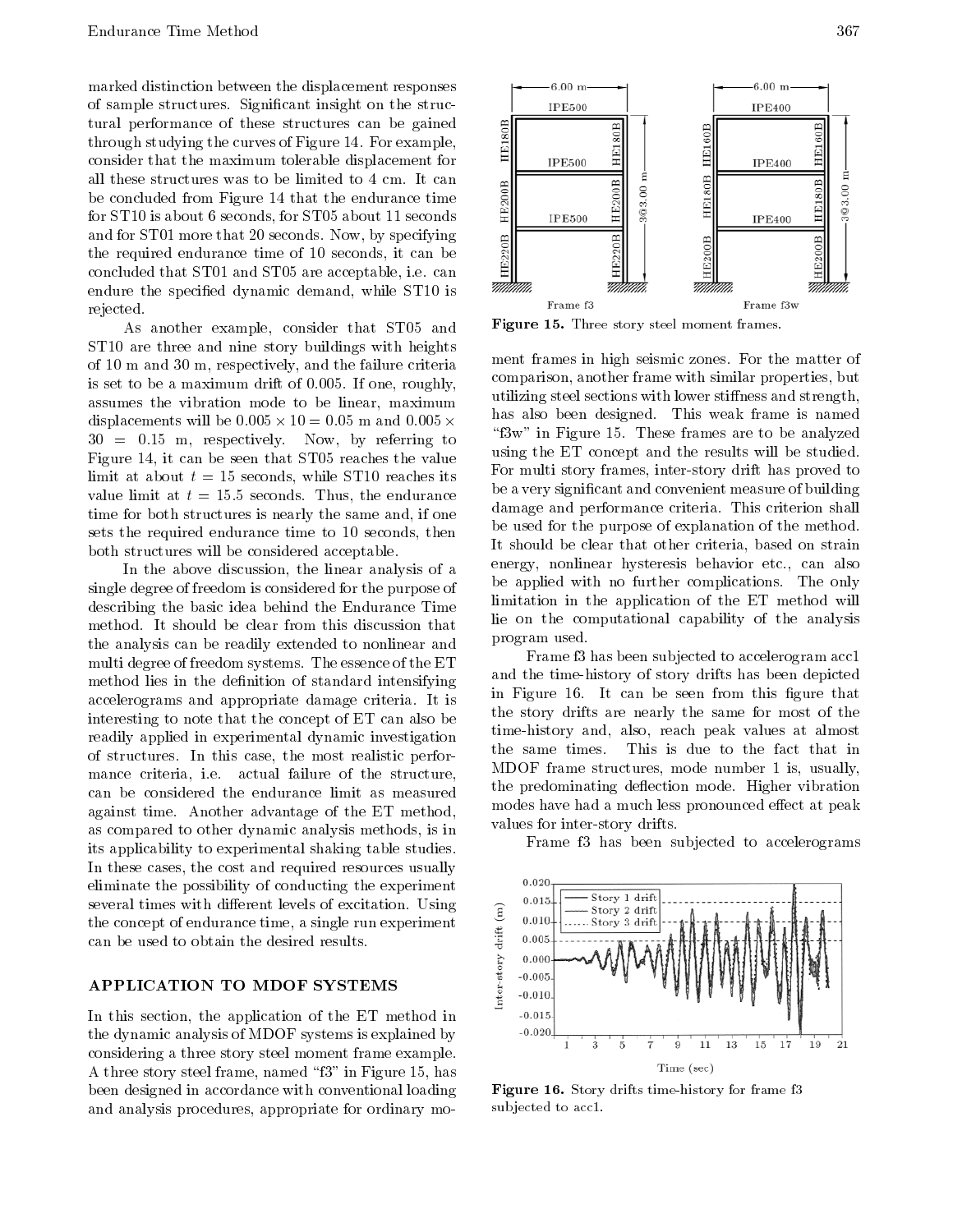acc2 and acc3 as well and the maximum absolute values of drifts along with their average value are depicted in  $\qquad$  0.0250 Figure 17. As expected, the maximum drift increases  $\qquad \qquad \widehat{\Xi}$ Figure 17. As expected, the maximum drift increases<br>with time and, by considering a limiting value for<br>drift, the endurance time can be evaluated. Due to<br>the randomness of input and resulting response, the<br>peak value can with time and, by considering <sup>a</sup> limiting value for drift, the endurance time can be evaluated. Due to the randomness of input and resulting response, the peak value can remain constant for a prolonged period of time. For example, maximum drift has remained constant from  $t = 10$  to  $t = 16$  seconds for f3 subjected  $\qquad \qquad 0.000$ to acc1, as shown in Figures <sup>16</sup> and 17. Considering the irregular fluctuation in the drift values for the frame subjected to each accelerogram, the average value should be used, in order to avoid inaccuracy resulted from the random nature of the response.

A curve fitting method can also be used in order to better define the endurance time value. In Figure 17, <sup>a</sup> linear trend line has been added for this purpose. In linear systems subjected to linearly intensifying<br>accelerograms, it is known that the response is roughly<br>linear. This justifies the use of linear trend line as<br>the fitting curve. However, it should be clear that<br>when accelerograms, it is known that the response is roughly linear. This justifies the use of linear trend line as the fitting curve. However, it should be clear that when applying the ET method to non-linear problems, a more appropriate fitting method, such as spline or polynomial curves, should be used.

Now, considering <sup>a</sup> limiting value of 0.005 for inter-story drift, as a typically recommended maximum value, the limiting drift for frame f3 with a story height  $\frac{r \cdot g dr}{\text{and } f_{3w}}$ of 3.0 m will be 0:005 - <sup>3</sup>:0=0:015 m. Thus, one can conclude from Figure 17 that frame f3 has endured an acc1-3 set of accelerograms up to time  $t= 13.5$  seconds. If one had standardized these accelerograms for the specified site and had specified a minimum endurance time of, say, 10 seconds, one would then conclude that frame f3 passes the seismic design criteria. Generating <sup>a</sup> standard set of intensifying accelerograms to be used as the design criteria in the ET method is under investigation and is the sub ject of another study.

The result of the same analysis as applied to frame f3w, i.e. the weak version of f3, is summarized in Figure 18. The general trend for f3w is the same as f3. It should be noted that the resulting drift



Figure 17. Maximum story drifts for frame f3 sub jected to acc1-3 accelerograms.



Figure 18. Maximum story drifts for frame f3w subjected to acc1-3 accelerograms.



 $\blacksquare$   $\blacksquare$   $\blacksquare$   $\blacksquare$   $\blacksquare$   $\blacksquare$   $\blacksquare$   $\blacksquare$   $\blacksquare$   $\blacksquare$   $\blacksquare$   $\blacksquare$   $\blacksquare$   $\blacksquare$   $\blacksquare$   $\blacksquare$   $\blacksquare$   $\blacksquare$   $\blacksquare$   $\blacksquare$   $\blacksquare$   $\blacksquare$   $\blacksquare$   $\blacksquare$   $\blacksquare$   $\blacksquare$   $\blacksquare$   $\blacksquare$   $\blacksquare$   $\blacksquare$   $\blacksquare$   $\blacks$ 

values are, generally, higher for f3w. This could be expected, considering the lower stiffness of frame f3w. Considering the limiting value of 0.005 for inter-story drifts, as above, it can be concluded that the endurance time for f3w is about 10.5 second.

Analysis results for frames f3 and f3w are compared in Figure 19. The significant point in this figure is the endurance time for f3w being clearly lower than that of f3. On the other hand, the weakness of f3w as compared to f3 is observed in its response to the intensifying accelerograms. Again, if one considers that the accelerograms have been somehow standardized and <sup>a</sup> minimum endurance time of 10.0 seconds has been specied for the building site, it can be concluded that f3w passes the seismic design criteria. If, however, the minimum endurance time was specified to be 12.0 seconds, f3 would pass the design criteria while f3w would fail.

In case of the simple example considered above, one could already predict the analysis result by considering the fact that f3w is less stiff than f3. However, in cases of more complex models, particularly models involving several sources of nonlinearity, it is not possible to predict the endurance time and the advantage of one design over the other. For example, consider that the effectiveness of various energy absorbing devices in reducing the maximum drift of a structure is to be studied. These types of analysis are usually encountered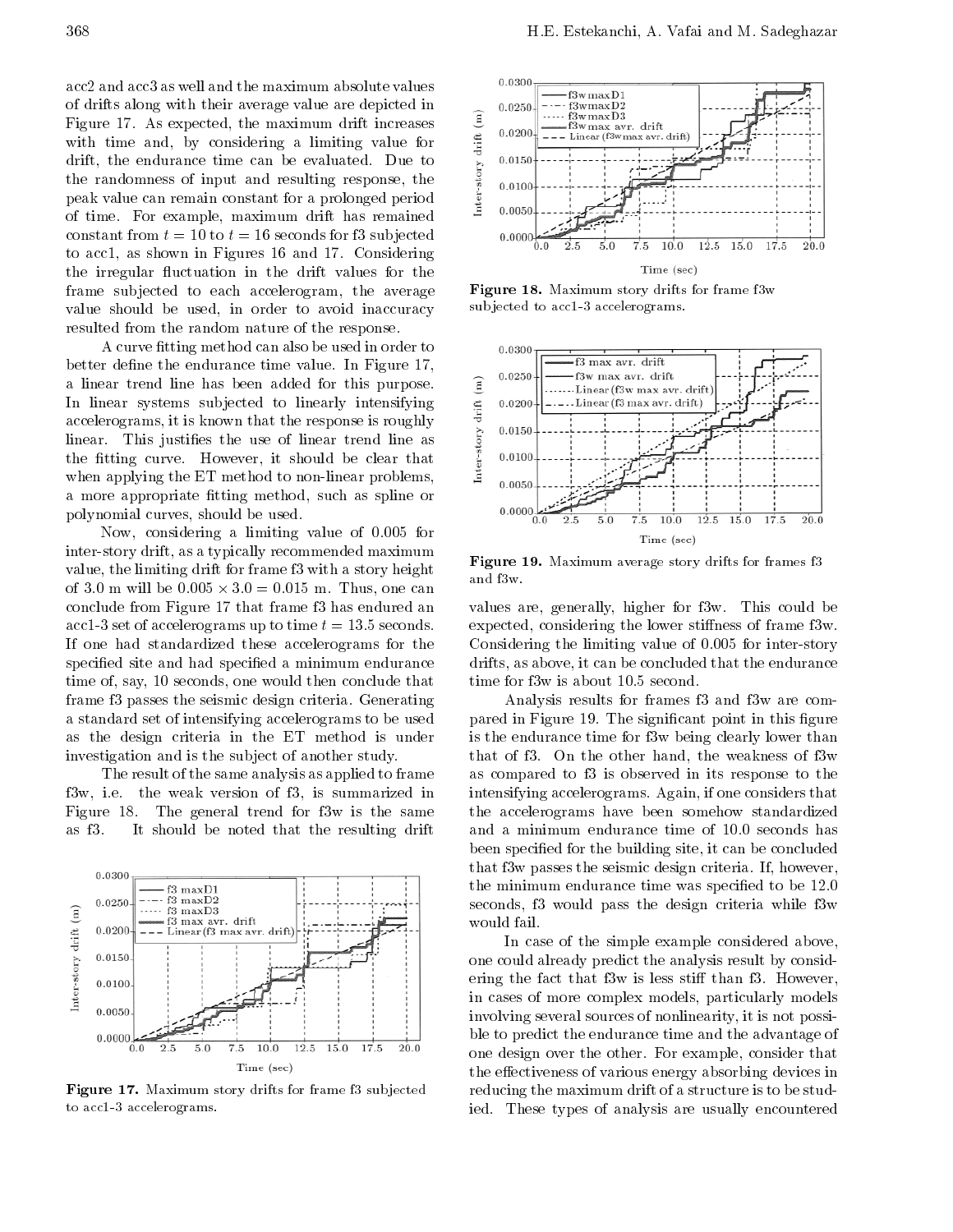when considering seismic retrofit studies. It should be clear from the above discussion that by applying the ET method, a conclusive analysis result can be readily achieved.

## SUMMARY AND CONCLUSIONS

In this paper, <sup>a</sup> new approach to performance based earthquake analysis and design has been introduced. In this method, the structure is subjected to standard accelerograms that impose increasing dynamic demands on structures with time. Specied damage indexes are monitored up to the collapse level or other performance limits that define the endurance limit point for the structure. Endurance time is defined as the length of the time interval from start to failure point (or limit point), i.e. the time at which the damage index reaches its maximum tolerable value. Longer endurance time implies better or improved performance. Standard accelerograms are calibrated and a minimum endurance time is specified to be used as the design criteria. In this way, the structure is considered acceptable or unacceptable by its endurance time being higher or lower than the benchmark value.

The Endurance Time method provides a unified and ob jective approach to seismic analysis and design of structures that can be applied in numerical and experimental investigations, regardless of model complexity. Also, the method is readily applicable to complex nonlinear systems. The definition and calibration of standard intensifying accelerograms is <sup>a</sup> key issue in this method. Furthermore, <sup>a</sup> simple approach to generating required accelerograms has been discussed. Three such accelerograms were applied in the simple case of linear elastic single and multi degree of freedom systems. Methods for generating improved accelerograms to achieve better convergence are under investigation. Also, practical implications in cases of nonlinear MDOF systems are being studied.

# ACKNOWLEDGMENTS

The authors would like to acknowledge the support of the Research Council and the Structures and Earthquake Engineering Center of Excellence of the Sharif University of Technology for this Research. The authors also wish to express their appreciation for the constructive comments made by the reviewers.

# REFERENCES

- 1. Estekanchi, H.E. "Basics of earthquake engineering (in Farsi)", Omran Magazine of Sharif University of Technology, Tehran, Iran, (15), pp 26-29 (1994).
- 2. Moghaddam, H., Earthquake Engineering: Theory and Application, Farahang Publications, Iran (2002).
- 3. Newmark, N.M., Fundamentals of Earthquake Engi neering, Prentice-Hall, Englewood Cliffs (1971).
- 4. Estekanchi, H.E., Vafai, A. and Shahbodaghkhan, P. \Comparative evaluation of braced steel frames designed according to the first and second edition of the Iranian code for seismic resistant design of buildings (in Farsi)", Building Engineering and Housing Science, Building and Housing Research Center, Iran, 1(1), pp 11-16 (2003).
- 5. Chandler, A.M. and Lam, N.T.K. \Performance based design in earthquake engineering: A multidisciplinary review", Engineering Structures, 23, pp 1525-1543 (2001)
- 6. Shortreed, J.S., Seible, F. and Benzoni, G. "Simulation issues with <sup>a</sup> real-time, full-scale seismic testing system", Special Issue: Controversial Issues in Earthquake Engineering, Proceedings of First ROSE Seminar, Journal of Earthquake Engineering, 6, Special Issue 1, pp 185-201 (2002)
- 7. Bertero, R.D. and Bertero, V.V. "Performance-based seismic engineering: The need for a reliable conceptual comprehensive approach", Earthquake Engineering & *Structural Dynamics*,  $31(3)$ , pp 627-652 (Mar. 2002).
- 8. Moehle, J.P. and Elwood, K.J. "Collapse performance prediction for RC frame structures", Proceedings of the <sup>2003</sup> Pacic Conference on Earthquake Engineering (Electronic Resource), New Zealand Society for Earthquake Engineering, Wellington, 8 pages, Paper No. 154 (2003).
- 9. Moghaddam, H.A. and Estekanchi, H.E. "A study of off-center bracing systems", Journal of Constructional Steel Research, 51(2), pp 177-196 (1999).
- 10. Estekanchi, H.E. "A review of history, performance and application of seismic isolators (in Farsi)", Omran Magazine of Sharif University of Technology, Tehran, Iran, (10), pp 42-44 (1993).
- 11. Chopra, A.K. and Geoel, R.K. "Capacity-demanddiagram methods for estimating seismic deformation of inelastic structures: SDF systems", Report No. PEER-1999/02 Pacific Earthquake Engineering Research Center, College of Engineering, University of California, Berkeley, USA (1999).
- 12. Chopra, A.K. and Goel, R.K. "A modal pushover analysis procedure to estimate seismic demands for buildings: Summary and Evaluation", Fifth National Conference on Earthquake Engineering, 26-30 May 2003, Istanbul, Turkey (May 2003).
- 13. Medhekar, M.S. and Kennedy, D.J.L. "Displacementbased seismic design of buildings: Application", Engi *neering Structures*,  $22(3)$ , pp 210-221 (Mar. 2000).
- 14. Gupta, B. and Kunnath, S.K. "Adaptive spectrabased pushover procedure for seismic evaluation of structures", Earthquake Spectra, 16(2), pp 367-391 (May 2000).
- 15. Kelly, T.E. and Chambers, J.D. \Analysis procedures for performance based design", 12th World Conference on Earthquake Engineering, New Zealand Society for